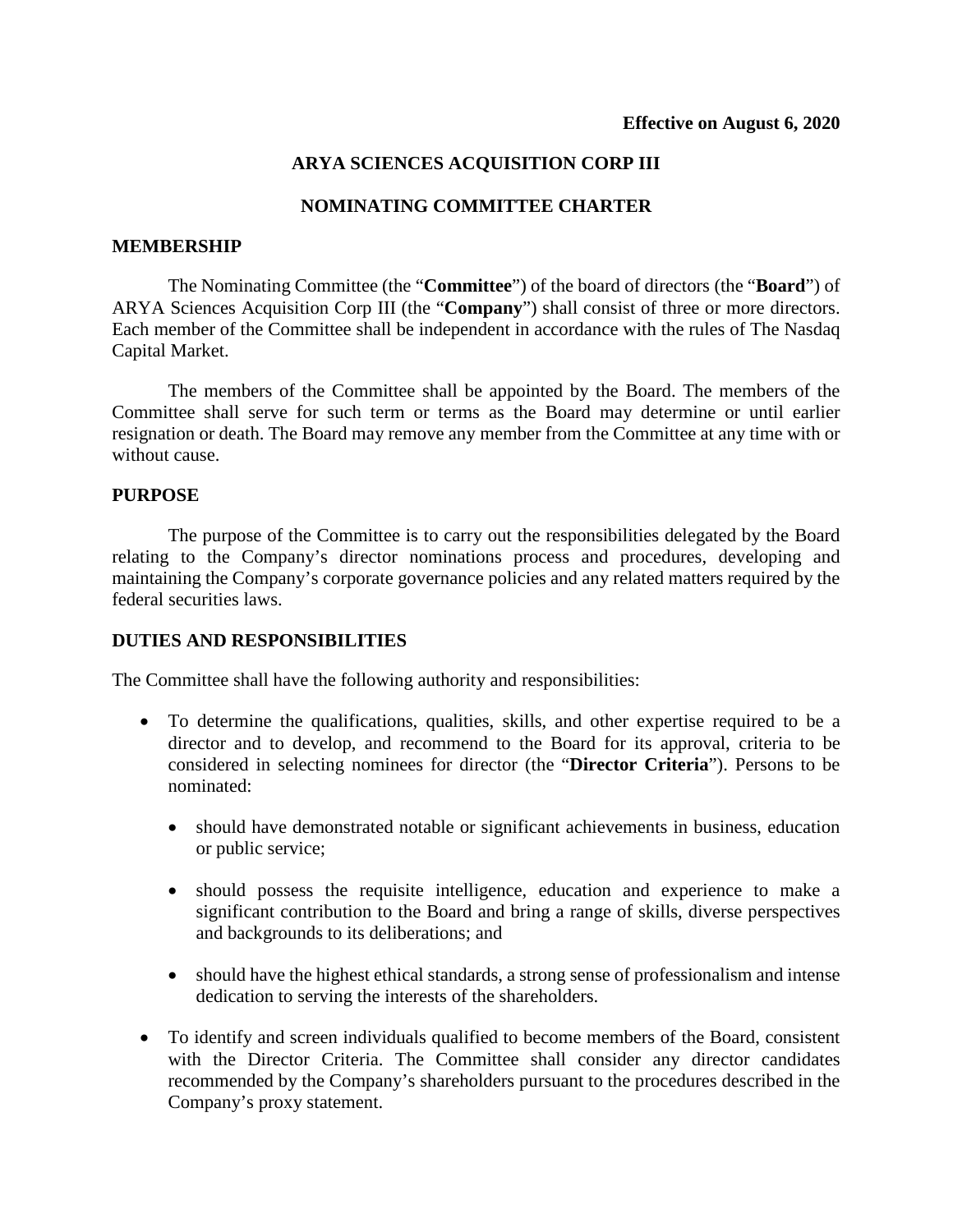- To make recommendations to the Board regarding the selection and approval of the nominees for director to be submitted to a shareholder vote at the annual meeting of shareholders, subject to approval by the Board.
- To oversee the Company's corporate governance practices and procedures, including identifying best practices and reviewing and recommending to the Board for approval any changes to the documents, policies and procedures in the Company's corporate governance framework, including its memorandum and articles of association.
- To develop, subject to approval by the Board, a process for an annual evaluation of the Board, its committees and the charters of the different committees and to oversee the conduct of this annual evaluation.
- To review the Board's committee structure and composition and to make recommendations to the Board regarding the appointment of directors to serve as members of each committee and committee chairmen annually.
- If a vacancy on the Board and/or any Board committee occurs, to identify and make recommendations to the Board regarding the selection and approval of candidates to fill such vacancy either by election by shareholders or appointment by the Board.
- To develop and recommend to the Board for approval standards for determining whether a director has a relationship with the Company that would impair its independence.
- To review and discuss with management disclosure of the Company's corporate governance practices, including information regarding the operations of the Committee and other Board committees, director independence and the director nominations process, and to recommend that this disclosure be, included in the Company's proxy statement or annual report on Form 10-K, as applicable.
- To review and resolve potential conflicts of interest involving directors and senior executives.
- To develop and recommend to the Board for approval a CEO succession plan (the "**Succession Plan**"), to review the Succession Plan periodically with the CEO, develop and evaluate potential candidates for CEO and recommend to the Board any changes to and any candidates for succession under the Succession Plan.

### **OUTSIDE ADVISORS**

The Committee shall have the authority, in its sole discretion, to select, retain and obtain the advice of a director search firm as necessary to assist with the execution of its duties and responsibilities as set forth in this Charter. The Committee shall set the compensation and oversee the work of the director search firm. The Committee shall have the authority, in its sole discretion, to retain and obtain the advice and assistance of outside counsel, an executive search firm and such other advisors as it deems necessary to fulfill its duties and responsibilities under this Charter. The Committee shall set the compensation and oversee the work of its outside counsel, the executive